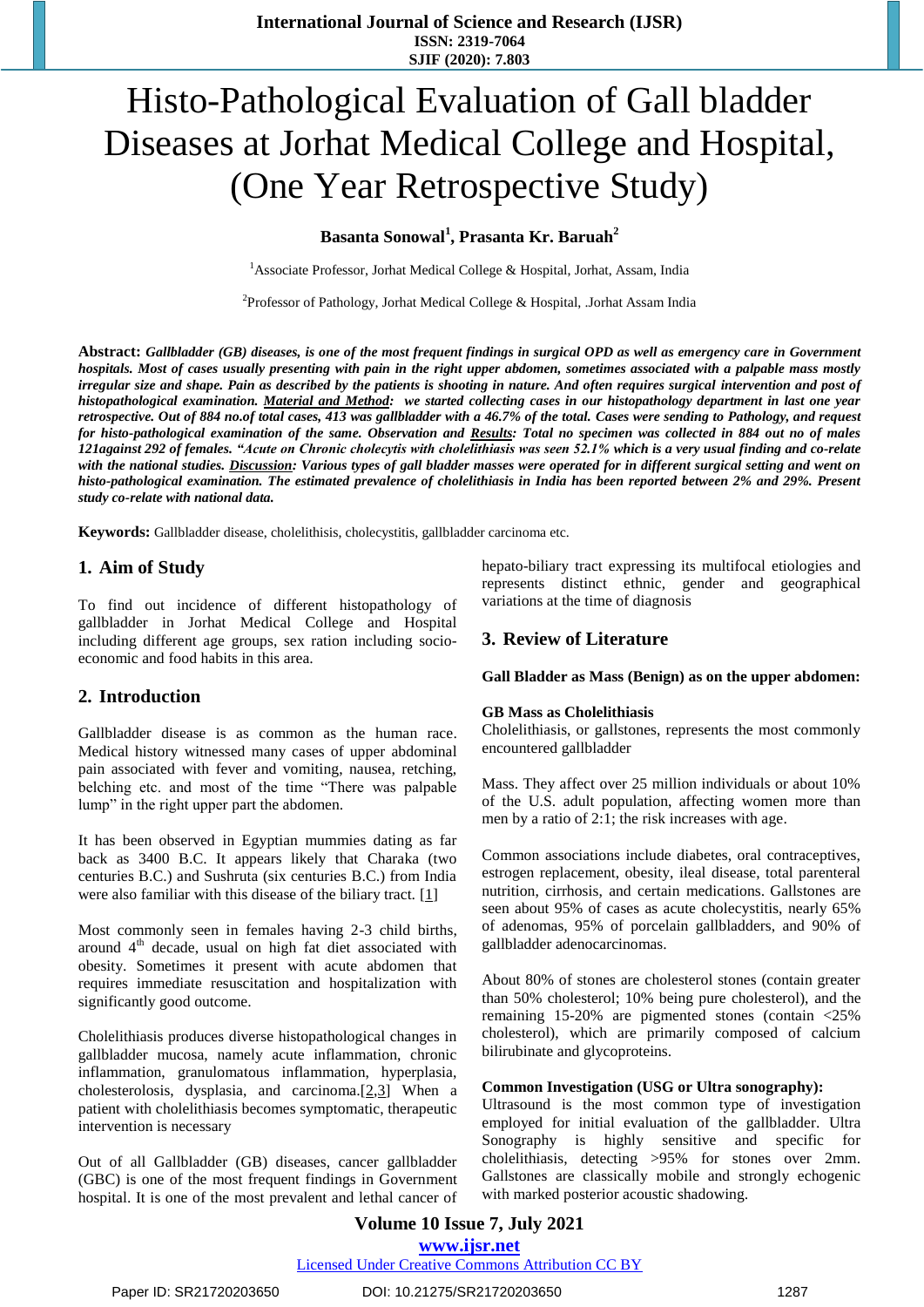CT sensitivity for detection of gallstones is much less than sonography, typically about 75%-80% for stones ≥5mm. Calcium containing stones are well seen, even as small as 2mm; however, pure cholesterol stones may be iso- or even hypoattenuating to bile, decreasing detection rates.

MR detection of gallstones is best appreciated on T2 weighted images, especially magnetic resonance cholangiopancreatography (MRCP) sequences.

#### **Benign mass (Gallbladder) Polyps:**

Gallbladder polyp is another very clinical condition in most of the surgical OPD patients. Polyps are varying pathological, sizes and types as described by the textbooks. Sometimes it represents as a single epithelial adenomatous polyp and sometimes as a pedunculated, serrated of varying sizes containing different physio-chemical constituents as per different biochemical conditions.

Gallbladder polyps represent a spectrum of processes presenting with similar morphology and appearance at imaging.

Cholesterol polyps comprise about 50% of gallbladder polyps, are typically less than 10mm in size, and are completely benign with no malignant potential.

Adenomatous polyps of the gallbladder represent true neoplasms, representing about 5% of polyps seen in polyposis syndromes, such as Peutz-Jeghers and familial adenomatous polyposis. Subtypes of adenomas include tubular, papillary, and tubulopapillary. Most lesions measure less than 20mm in size and 10% are multiple.

#### **Computerized Tomography (CT):**

CT, adenomatous polyps are typically iso- or hypodense to liver parenchyma and are more easily seen than cholesterol polyps.

The MR appearance of polyps is nonspecific with polyps having intermediate signal intensity on T1 and T2 weighted images. The appearance overlaps with gallbladder carcinoma.

Irie et al. reported that malignant polypoidal lesions are more often have increased signal on diffusion images with lower ADC values than benign polyps at high b-values.

#### **Other benign mass like Adenoma and Adenomyomatosis:**

On the basis of the growth pattern, adenomas can be tubular, papillary, or tubulopapillary.

The tubular type is the most common and consists of small compact glands separated by fibrous stroma.

Cytologically, adenomas are classified as pyloric, intestinal, foveolar, and biliary. Tubular adenomas of the pyloric type are the most common and may be associated with foci of squamoid Spindle cell metaplasia

Adenoma arising from muscular hyperplasia is known as adenomyomatous hyperplasia or diverticular disease of the

gallbladder represents one of two acquired benign hyperplastic cholecystoses.

The most important features of adenomyomatosis are intraluminal cholesterol deposition that becomes trapped within dilated Rokitansky-Aschoff sinuses, along with bile salts, sludge, and calculi.

Ching et al reported 36 cases of either adenomyomatosis or gallbladder carcinoma and demonstrated a sensitivity of only 36% for the 22 pathologically proven cases of adenomyomatosis with a negative predictive value of only 44-48%.

CT cannot be used to effectively exclude adenomyomatosis, if well-defined cystic gallbladder wall thickening is encountered in the absence of other suspicious findings, it is reasonable to conclude the diagnosis of adenomyomatosis.

MR imaging is the "Pearl necklace" sign, which results from the dilated Rokitansky-Aschoff sinuses in adenomyosis.

A study compared 47 patients with either adenomyomatosis or primary gallbladder carcinoma using single shot fast spin echo T2-weighted magnetic resonance cholangiopancreatography sequences. It was demonstrated that the "Pearl necklace" sign could be used to diagnose adenomyomatosis and exclude carcinoma with a mean sensitivity, specificity, and accuracy of 62 %, 92%, and 74%, respectively.

Yoshimitsu et al. described that both adenomyomatosis and primary carcinoma enhance from the arterial phase through the delayed phase, but there were differences in their enhancement distribution.

In another study, Haradome et al., reported that contrast enhanced MR demonstrated that enhancement patterns were indistinguishable between adenomyomatosis and carcinomas in 70% of their patients.

#### **Gall bladder Metaplasia**

Metaplastic epithelium in the gallbladder consists of two major types: gastric and intestinal. Both tend to occur in the setting of chronic cholecystitis, as well as in association with dysplasia or adenocarcinoma.

Gastric metaplasia recapitulates the gastric pyloric or antral mucosa. Focal gastric metaplasia is seen in around 50% of gallbladders with chronic inflammation.

#### **Metaplasia and Dysplasia:**

The overall pathogenesis of adenocarcinoma is thought to result in evolution from dysplasia (atypical hyperplasia) to carcinoma or from adenoma to carcinoma. Metaplastic changes may or may not be premalignant, but a high incidence of associated metaplasia exists in gallbladders with adenocarcinoma, especially in those carcinomas with intestinal differentiation.

#### **Common Gallbladder Sludge**

Gall bladder sludge is very clinically important sometimes mimic as mass. Biliary stasis from prolonged fasting or

Paper ID: SR21720203650 DOI: 10.21275/SR21720203650 1288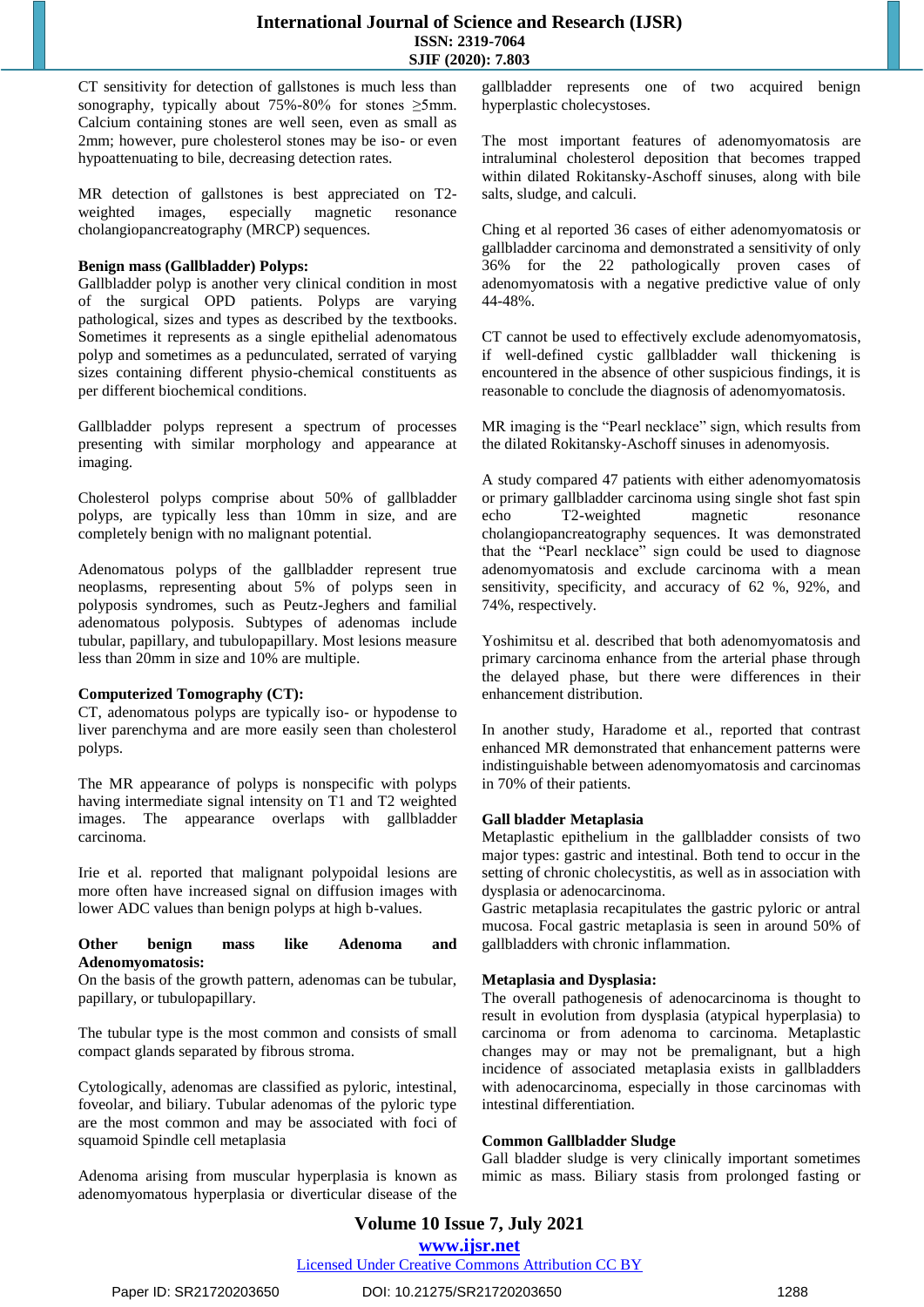hyperalimentation is some possible reason to explain to some extent.

Sludge presents as a layering slowly, dependent fluid-fluid level, tumefactive sludge presents as an intraluminal polypoid, echogenic, non-shadowing mass, which may mimic a tumor.

#### **Biliary Intraepithelial Neoplasia**

#### **Clinical Features**

Precursor lesions of adenocarcinoma are now grouped under the term BilIN and include dysplasia and CIS. These lesions are classified into low (BilIN-1), intermediate (BilIN-2), and high grade (BilIN-3), as in the bile 13.5% and BilIN-3 in 1.6% to 3.5% of resected gallbladders and in as many as 40% to 88% of the gallbladders with adenocarcinoma.

The average age at time of diagnosis for invasive carcinoma was in the mid-50s.

In another study, the mean age for patients with precursor lesions averaged 69 years, with a similar time span expected for the development of invasive adenocarcinoma. On the basis of these data, the period for evolution from BilIN to invasive adenocarcinoma would be around 15 years. These studies also suggest that BilIN may occur at an earlier age in some populations, and women are affected more often than men.

#### **Other important clinical malignant tumor or mass:**

#### **Primary Gallbladder Carcinoma**

Primary carcinoma of the gallbladder ranks as the fifth most common malignancy of the gastrointestinal tract. Adenocarcinoma accounts for 75% to 85% of cases. This is a disease of old age, with a peak incidence occurring at 70 to 79 years of age and a female-to-male predominance of 3 : 1.

#### **Microscopic Features**

The most common neoplasmis adenocarcinoma, with the following recognized histologic subtypes: **biliary, intestinal, gastric foveolar, mucinous, signet ring cell, clear cell, cribriform, adenosquamous, squamous, hepatoid, carcinosarcoma, and undifferentiated**. Biliary type is the most common, which may be well (>95% glands), moderately (50%-95% glands), or poorly differentiated (<50% glands). In well differentiated tumors, the glands are lined by columnar to cuboidal tumor cells resembling those of normal gallbladder. The tumor cells are arranged in sheets, cords, or glands or in a cribriform pattern. The nuclei are usually round to oval and are often located basally or centrally. The cytoplasm may be eosinophilic, slightly granular, pale, clear, or mucinous.

Gallbladder carcinoma is very difficult and almost impossible using sonography in grading and staging.

Bach et al. reported that only 37% of patients with advanced disease could be identified on US. In another study,

Tsuchiya described that 30% of early carcinomas may be missed by ultrasound.

Early gallbladder imaging features of carcinoma have significantly overlapped with those of benign gallbladder diseases. There are several features, however, that may be useful in characterizing a mass as suspicious for malignancy.

Malignant mass or polypoid lesions are typically greater than 1 cm. Also, any focal or diffuse wall thickening >1 cm or asymmetric thickening are suggestive of carcinoma.

Gallstones and porcelain gallbladder are well described risk factors, although the association between gallbladder carcinoma and porcelain gallbladder may not be as evident as previously thought.

Kahn et al. of seven published series encompassing over 60,000 cholecystectomies found gallbladder carcinoma in 15% of porcelain gallbladders; gallbladder carcinoma in itself had an overall incidence of 0.2%. They also retrospectively reviewed an additional 1,200 consecutive cholecystectomies with 1.1% having porcelain gallbladders, as well as an additional series of 35 gallbladder carcinomas.

# **4. Material and Method**

The study was carried out in the Deptt.of Pathology, Jorhat Medical College and Hsopital,Jorhat, Assam for a period of one year from Jan2020 to Dec 2020. Total no specimen was collected in 884 out no of males 121against 292 of females. Out of which there was few specimen which was said to be younger age group and few other samples received which was marked "Senior citizen".

Total No. of Cases in Histo-pathology deptt: 884

Total No. of GB specimen was 413.

#### **Methodology**

(The classical histo-chemical method) was used. Tissue specimen sends from Indoor Surgical Deptt.of General Surgery, JMCH to the histopathology deptt. Requesting for biopsy. Tissue usually fixed in 10% formalin as per protocol to the deptt.

Once, the tissue is received in the deptt. the fixatives used to change as per tissue histo-technique as described by Culling's el al. sometimes it is necessary change with the second fixative in next 24 hrs depending upon the condition of tissue fixation/condition.

Different tissue fixatives are used for different tissues as described by histo-techiniques bu Culling et al.

After careful examination, when confirmed, tissue is allowed to go on the process of dehydration by ascending graded of alcohol followed by cleaning and impregnation as the process described by surgical anatomy by Rosai and Ackermann. Than it is followed by embedding, which is done by standard process, followed by paraffin block (melting 54° C and tissue is cut into 3-5 µm/diameter by

**Volume 10 Issue 7, July 2021 www.ijsr.net**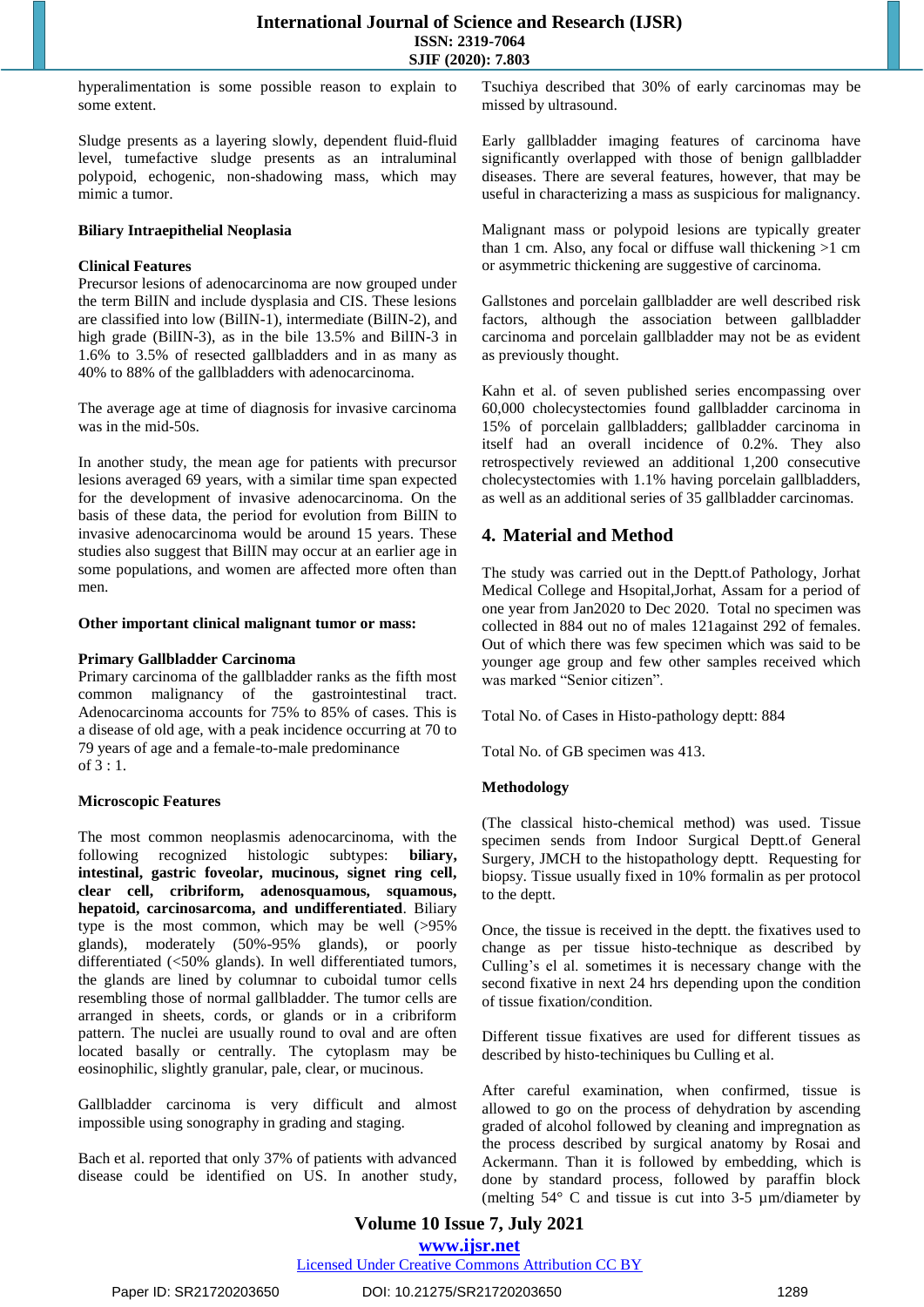## **International Journal of Science and Research (IJSR) ISSN: 2319-7064 SJIF (2020): 7.803**

rotary microtome and placed in an pre-coated albumin slides. If necessary cut the ribbon with the warm blade of a knife followed by staining.

Section staining is done by hematoxyline and eosin as a routine method. (H&E, Harris Hematoxylin, powdered hematoxylin in ahcohol along with ammon.alum, ethyl alcohol and  $Hgcl<sub>2</sub>$  and water is mixed as per the process described by Culling et al.

Preliminary treatment of the slide is done by as by standard method followed by counter staining with 1% aqueous solution of eosin for a minute. Than it passes through ascending grades of alcohol and finally absolute alcohol, followed by dehydration by alcohol, clear in xylol and mounted in Canada balsam etc.

Results: A well stained preparation should shows Nucleiblue, acidophilic nuclei- Red, Basophilic nuclei-Blue, Muscle, Collagen and Fibrils-Pink, Red cell-Pink, Eosinophilic granules-Red, Basophilic granules-Blue, in general cytoplasm-Blue. Special care is taken when bony tissue and fatty tissue was received. Uses of various histochemical staining is used for different tissues as per guide line as described by Culling et al.



Some of photograph while doing grossing in our institute:

# **5. Observation and Results**

A detailed clinical history was asked whenever necessary regarding nature and duration of illness, loss of weight, significant family history, H/O smoking, dietary habits, socio-economic history and drug history, if any, was taken and noted in view of histopathological importance.

**Inclusion criteria:** All cases which was operated at Surgical Deptt. JMCH from Surgical Unit I-VI from Monday to Saturday and including 24 hrs emergencies during national and international holidays for gallbladder masses was accepted. Sometimes these cases was presenting as acute abdomen which requires surgery.

**Exclusion criteria:** Cases requested from private and nursing homes were excluded in the study.

Total no. of cases received in the deptt. From Jan2020 to Dec2020 was 884, out of which the gallbladder specimen was 413.

| No. of Cases   Frequency of GB mass |  |
|-------------------------------------|--|
|                                     |  |



| Sex    | Frequency       | $\%$  |  |  |  |
|--------|-----------------|-------|--|--|--|
| Male   | $\mathcal{D}$ 1 | 29.3% |  |  |  |
| Female | 00٬             | 70.7% |  |  |  |
| Total  |                 |       |  |  |  |



Month wise distribution of Sex ration at JMCH, Histopathology deptt.2020

| Histopathology deptt.2020 |      |        |      |  |  |  |
|---------------------------|------|--------|------|--|--|--|
| Month                     | Male | Female | $\%$ |  |  |  |
| Jan                       | 06   | 19     |      |  |  |  |
| Feb                       | 16   | 33     |      |  |  |  |
| March                     | 15   | 21     |      |  |  |  |
| April                     | 07   | 02     |      |  |  |  |
| May                       | 04   | 08     |      |  |  |  |
| June                      | 11   | 21     |      |  |  |  |
| July                      | 10   | 14     |      |  |  |  |
| Aug                       | 08   | 02     |      |  |  |  |
| Sep                       | 08   | 13     |      |  |  |  |
| Oct                       | 15   | 29     |      |  |  |  |
| <b>Nov</b>                | 08   | 19     |      |  |  |  |
| Dec                       | 12   | 28     |      |  |  |  |
|                           | 121  | 292    |      |  |  |  |

#### Histological types gallbladder Mass: 413

| Histological types of lesions                                 | Frequency | $\%$  |
|---------------------------------------------------------------|-----------|-------|
| Chronic cholecystitis with cholelithiasis                     | 145       | 35.1% |
| Chronic cholecystitis with metaplasia and<br>cholelithiasis   | 12        | 2.9%  |
| Adenomatous hyperplasia with<br>cholelithiasis                | 15        | 3.6%  |
| Adenomyomatous hyperplasia with<br>chlelithiasis              | 10        | 2.4%  |
| Acute on chronic cholecystitis with<br>cholelithiasis         | 216       | 52.3% |
| Xanthomatous granumatous cholecystitis<br>with cholelithiasis | 13        | 3.14% |
| Adenocarcinoma carcinoma                                      | 02        | 0.48% |
| Total                                                         | 413       | 100   |

**Volume 10 Issue 7, July 2021**

**www.ijsr.net**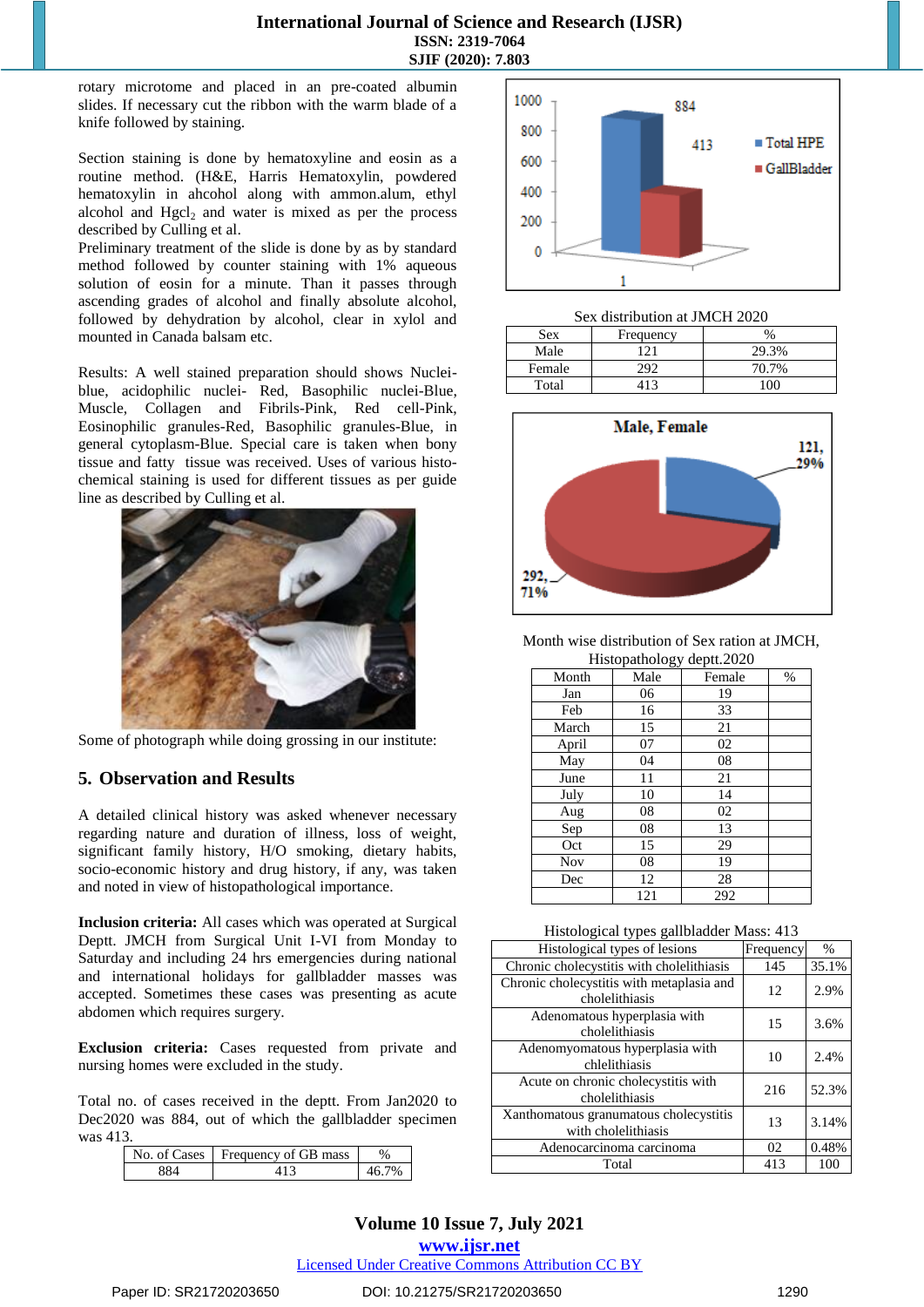## **International Journal of Science and Research (IJSR) ISSN: 2319-7064 SJIF (2020): 7.803**

|        | J   |          |                   |                |          |                   | $\sim$ 1 |       |
|--------|-----|----------|-------------------|----------------|----------|-------------------|----------|-------|
| Month  |     |          | 25-30 31-35 36-40 | $41 - 45$      |          | 46-50 51-55 56-60 |          | Total |
|        | yrs | yrs      | yrs               | yrs            | yrs      | yrs               | yrs      |       |
| Jan    | 5   | 5        | 2                 |                | 2        | 0                 | 3        | 18    |
| Feb    | 11  | 3        | 5                 | $\overline{c}$ |          | 1                 |          | 24    |
| March  | 7   | 1        | 2                 | 3              | 2        |                   |          | 17    |
| April  | 3   | $\Omega$ | 2                 | 0              | 0        | 0                 | $\Omega$ | 5     |
| May    | 2   | 2        | 3                 | 0              | 7        | $\theta$          |          | 15    |
| June   | 7   | 2        | 8                 | 7              | 4        | 4                 |          | 33    |
| July   | 4   | 2        | 2                 | 2              |          | 1                 | 2        | 14    |
| August |     | $\theta$ | 0                 |                | $\theta$ | 0                 | $\Omega$ | 2     |
| Sep    | 3   | 5        | 3                 |                | 2        | 1                 | 1        | 16    |
| Oct    | 4   |          |                   | 2              | 4        | 2                 |          | 15    |
| Nov    | 6   | 5        | 6                 | 2              | 4        | $\overline{c}$    |          | 26    |
| Dec    | 15  | 3        | 4                 | 4              | 4        | 2                 |          | 33    |

Month, Age and number of Cases in the study period:

#### **Description of microscopic/histological features:**

Variable amount of mononuclear inflammatory cell infiltrate in lamina propia is a usual phenomena and may extend to muscularis and peri cholecystic tissue.

#### **Morphology** (**Acute cholecystitis):**

In **acute cholecystitis** the gallbladder is usually enlarged and tense, and it may assume a bright red or blotchy, violaceous to green-black discoloration, imparted by subserosal hemorrhages. The serosal covering is frequently layered by fibrin and, in severe cases, by a definite suppurative, coagulated exudate. There are no specific morphologic differences between acute acalculous and calculous cholecystitis, except for the absence of macroscopic stones in the acalculous form.

In calculous cholecystitis, an obstructing stone is usually present in the neck of the gallbladder or the cystic duct. The gallbladder lumen may contain one or more stones and is filled with cloudy or turbid bile that may contain large amounts of fibrin, pus, and hemorrhage. When the contained exudate is virtually pure pus, the condition is referred to as **empyema of the gallbladder**. In mild cases the gallbladder wall is thickened, edematous, and hyperemic. In more severe cases it is transformed into a green-black necrotic organ, termed **gangrenous cholecystitis**, with small-to-large perforations. The invasion of gas-forming organisms, notably clostridia and coliforms, may cause an acute "emphysematous" cholecystitis. The inflammatory reactions are not histologically distinctive and consist of the usual patterns of acute inflammation.

#### **Morphology (Chronic cholecystitis)**

The morphologic changes in chronic cholecystitis are extremely variable and sometimes minimal. The serosa is usually smooth and glistening but may be dulled by subserosal fibrosis. Dense fibrous adhesions may remain as sequelae of preexistent acute inflammation. On sectioning, the wall is variably thickened, and has an opaque gray-white appearance. In the uncomplicated case the lumen contains fairly clear, green-yellow, mucoid bile and usually stones. The mucosa itself is generally preserved.

On histologic examination the degree of inflammation is variable. In the mildest cases, only scattered lymphocytes, plasma cells, and macrophages are found in the mucosa and in the subserosal fibrous tissue. In more advanced cases there is marked subepithelial and subserosal fibrosis, accompanied by mononuclear cell infiltration. Reactive proliferation of the mucosa and fusion of the mucosal folds may give rise to buried crypts of epithelium within the gallbladder wall. Outpouchings of the mucosal epithelium through the wall (**Rokitansky-Aschoff sinuses**) may be quite prominent. Superimposition of acute inflammatory changes implies acute exacerbation of an already chronically injured gallbladder.

In rare instances extensive dystrophic calcification within the gallbladder wall may yield a **porcelain gallbladder**, notable for a markedly increased incidence of associated cancer.

**Xanthogranulomatous cholecystitis** is also a rare condition in which the gallbladder has a massively thickened wall; organ is shrunken, nodular, and chronically inflamed with foci of necrosis and hemorrhage. Finally, an atrophic, chronically obstructed gallbladder may contain only clear secretions, a condition known as **hydrops of the gallbladder**.

#### **Some important variant of gallbladder lesions:**

Adenomatous hyperplasia Adenomyomatous hyperplasia: Metaplastic changes: IgG4 associated variant (Auto-immune): Xantho-granulomatous type:

#### **Differential diagnosis: (Depending upon Clinical Features):**

Chronic cholecystitis does not have the striking manifestations of the acute forms and is usually characterized by recurrent attacks of either steady or colicky epigastric or right upper quadrant pain. Nausea, vomiting, and intolerance for fatty foods are frequent accompaniments.

Diagnosis of both acute and chronic cholecystitis is important because of the following complications:



HPE showing Chronic Cholecystitis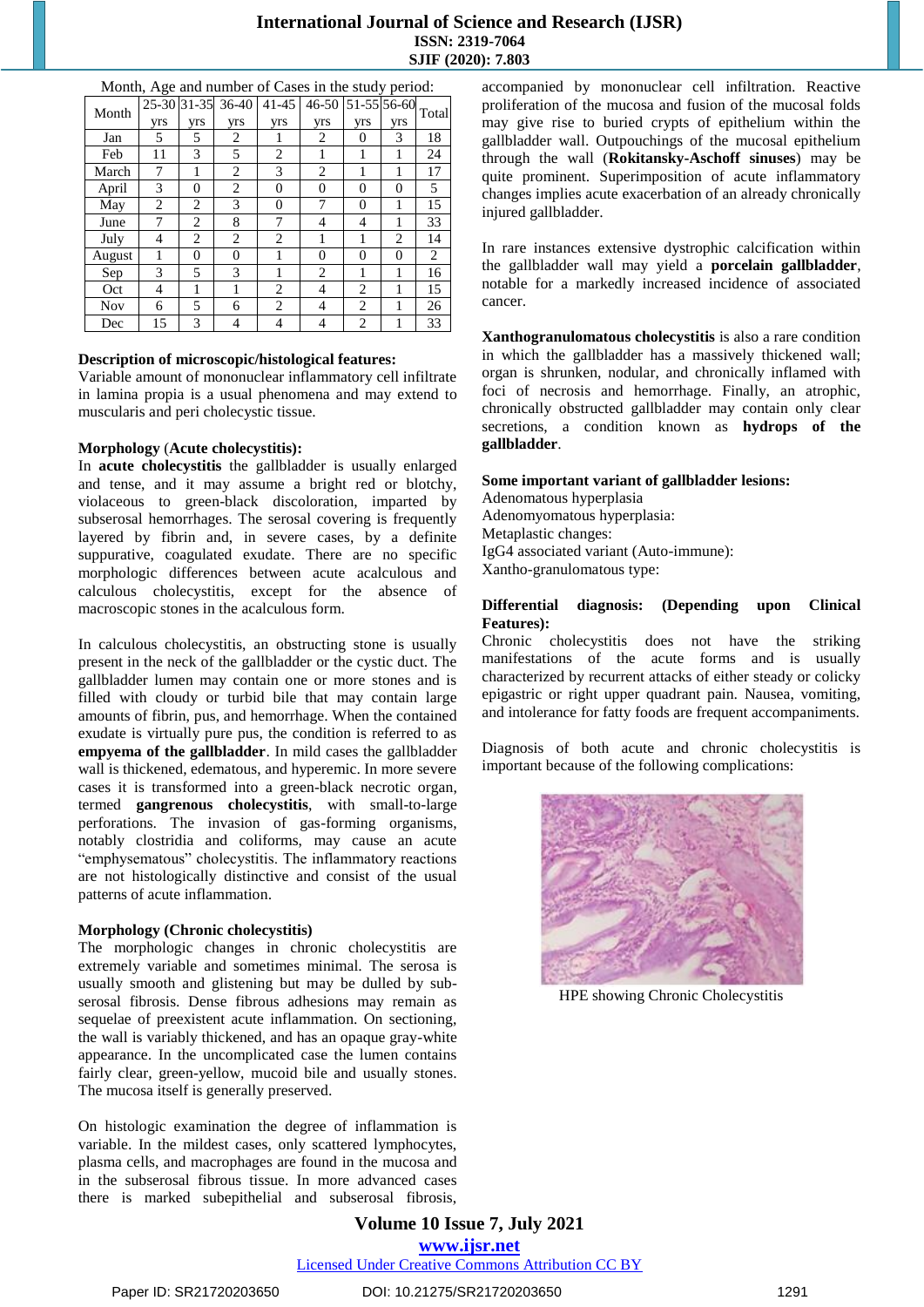## **International Journal of Science and Research (IJSR) ISSN: 2319-7064 SJIF (2020): 7.803**



HPE showing Chronic Cholecystitis with Cholelithiasis



HPE showing Acute on Chronic Cholecystitis



HPE showing Xanthomatous Gallbladder



HPE showing Adenomatous Hyperplasia of Gall Bladder



Biliary enteric (cholecystenteric) fistula, with drainage of bile into adjacent organs, entry of air and bacteria into the biliary tree, and potentially, gallstone-induced intestinal obstruction (ileus).

Aggravation of preexisting medical illness, with cardiac, pulmonary, renal, or liver de-compensation

Porcelain gallbladder, with increased risk of cancer, although surveys of this risk have yielded widely discrepant frequencies.

# **6. Discussion**

Gall bladder mass is a very common and frequent clinical finding in general surgery is concerned. Various types of gall bladder masses were operated for in different surgical setting and went on histo-pathological examination.

The estimated prevalence of cholelithiasis in India has been reported between 2% and 29%. In India, this disease is seven times more common in North than in South India. The present study was conducted to evaluate the post operated patients with gallbladder mass, cholelithiasis undergoing cholecystectomy with an aim to correlate various gallstone characteristics with morphological mucosal responses in the gallbladder.

Cholelithiasis represents one of the most frequent medical situations requiring surgical intervention. Frequently, chronic cholecystitis presents a large range of associated lesions such as cholesterolosis, muscle hypertrophy, adenomatous proliferation of the mucous glands, metaplasia, hyperplasia, and dysplasia. The last three lesions are unanimously recognized as precursor lesions with cancerous potential.

We found chronic changes in the form of acute cholecystitis and chronic cholecystitis with hyperplasia and sometimes metaplasia being more common histological finding. Similar findings have been reported in the past who reported preponderance of chronic cholecystitis in gallstone patients in their studies.

Precancerous changes of gallbladder mucosa are of particular importance for both the clinical and pathological standpoints. Improved diagnostic procedures allow recognizing invasive carcinoma more frequently at early or operable stage. However, precancerous conditions may be

**Volume 10 Issue 7, July 2021 www.ijsr.net** Licensed Under Creative Commons Attribution CC BY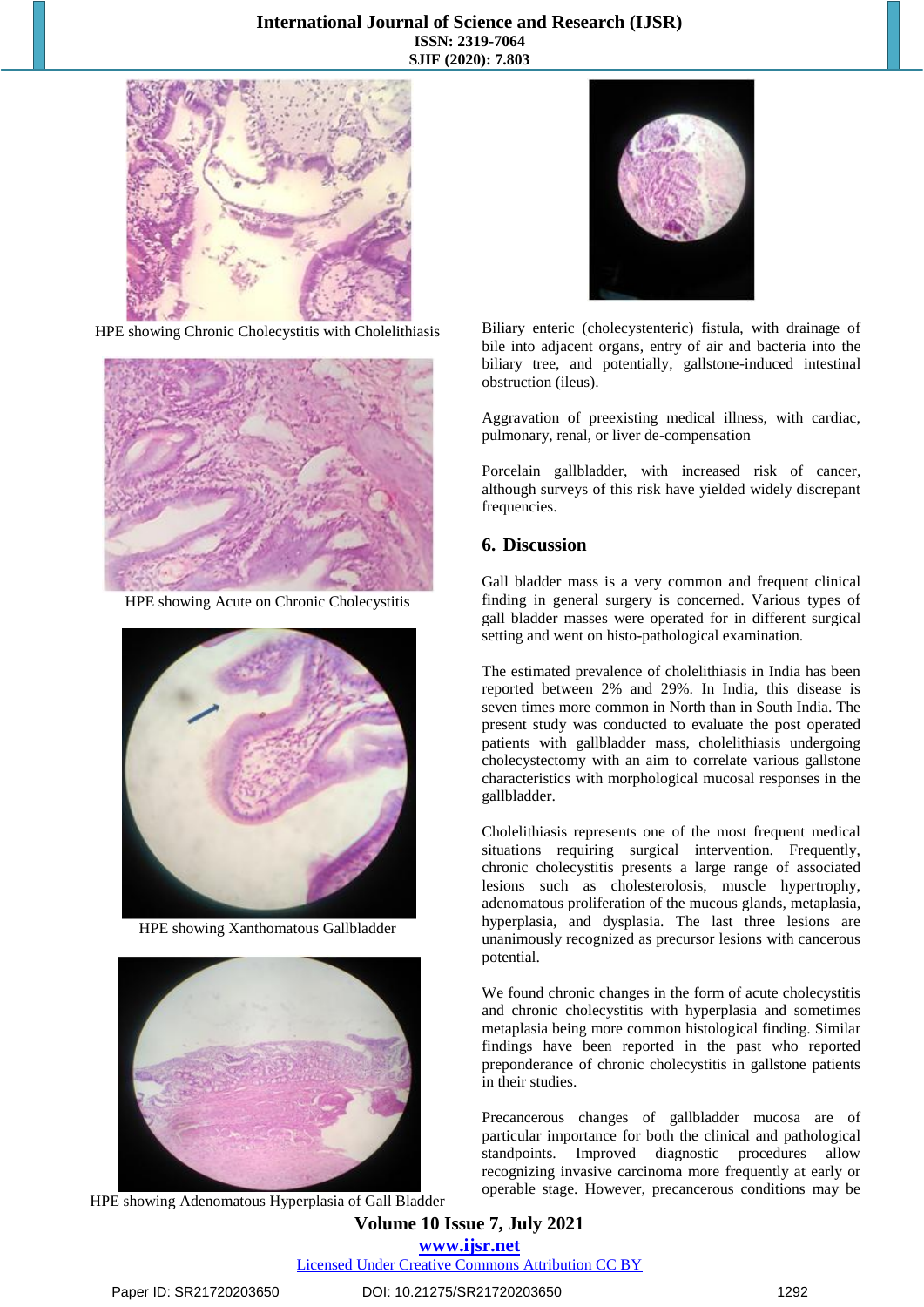overlooked by a pathologist in the lack of vision of any correlation with gallstone disease.

Stancu *et al.* and Baig *et al.*, who have reported the prevalence of hyperplasia in 7.8 and 12.5% of cases, respectively. Mechanical irritation by the calculi could be the possible explanation for these changes as proposed by Elfving *et al.*

Precancerous lesions (hyperplasia and metaplasia) although clinically seem to be more common in mixed and combined type of stones as compared to cholesterol stone, this association could not reach statistical significance  $(P =$ 0.982) on statistical analysis. Khanna *et al.*and Mathur *et al* also reported similar findings in their studies

Cholecystitis, hyperplasia, Metaplasia:

| Types                         | Single | Double | Multiple |
|-------------------------------|--------|--------|----------|
| Cholecystitis                 |        |        |          |
| Hyperplasia                   |        |        |          |
| Cholecystitis with metaplasia |        |        |          |

Association of Gallbladder mucosal response with wall thickness:

Although, Gallbladder mucosal response between precancerous conditions and gallbladder wall thickness, definitely wall thickness was >3 mm in patients with established carcinoma.

Jung *et al.* and Bazoua *et al.* also reported increased gallbladder wall thickness in carcinoma cases. We also observed that wall thickness was least in cholecystitis cases, gradually increasing in metaplasia and hyperplasia cases, and abruptly increasing in carcinoma cases.

In a study, the average size of stone (s) was found to be maximum in cases with carcinoma (4.0 cm), followed by hyperplasia (1.42 cm), metaplasia (0.88 cm), and cholecystitis (0.70 cm). This correlation between average size of the stone and type of mucosal response was found to be statistically significant.

Thus, it indicates that the average size of gallstones in cases with carcinoma was significantly more as compared to inflammation and premalignant lesions.

Lowenfels *et al.* reported that 40% of the patients with gallbladder carcinoma had stones that were more than 3 cm in size.

Vitetta *et al* and Hsing *et al.*have reported similar findings in their studies.

However, case–control studies of Roa *et al.*and Moerman *et al.* found no relationship between size and gallbladder cancer.

# **7. Conclusion**

It can be concluded that gallbladder mass that are accompanied by gall stone or parasitic infiltration produces a major changes in the gallbladder histopathology. This is mainly due to the large size stones that excite more irritation to the mucosa in addition to the toxic effect of the lithogenic bile which produces chemical injury to the mucosa. As the exact cause-and-effect relationship cannot be substantiated with the present type of study, but surely, constant erosion of the gallbladder wall by gallstones over time constitutes an important risk factor for the development of gallbladder malignancy.

Another most important factor is gallstone number. However in some studies it could not show sufficient data to established core issue and types of stone are less important variables. The identification of premalignant modifications in the morphologic background of chronic cholecystitis is an augmenting factor in favor of **" Metaplasia-dysplasianeoplasia"** sequence. However, being a small one year hospital based study, conclusions cannot be drawn and large multicenter study involving large population is desirable to confirm the findings.

We conclude that as the gallstone size increases, the reaction in the gallbladder mucosa changes from cholecystitis, hyperplasia, and metaplasia to carcinoma. Gallstone number and type are less important variables associated with these changes.

In our study we found that chronic cholecystitis with cholelithiasis was 35.1% which co-relate to the other national studies. At the same time number cases diagnosed as "acute on chronic cholecystis with cholelithiasis" (no.of cases 216) was 52.3% which also co-related all national as well as south East Asian literatures

Conflict Interest: it is an author own departmental study, nothing to conflict.

Financial Support: Nil

## **References**

- [1] Mathur SK, Duhan A, Singh S, Aggarwal M, Aggarwal G, Sen R, et al. Correlation of gallstone characteristics with mucosal changes in gall bladder. *Trop Gastroenterol.* 2012;33:39– 44. [\[PubMed\]](https://www.ncbi.nlm.nih.gov/pubmed/22803294) [\[Google Scholar\]](https://scholar.google.com/scholar_lookup?journal=Trop+Gastroenterol&title=Correlation+of+gallstone+characteristics+with+mucosal+changes+in+gall+bladder&author=SK+Mathur&author=A+Duhan&author=S+Singh&author=M+Aggarwal&author=G+Aggarwal&volume=33&publication_year=2012&pages=39-44&pmid=22803294&)
- [2] Njeze GE. Gallstones. *Niger J Surg.* 2013;19:49– 55. [\[PMC free article\]](https://www.ncbi.nlm.nih.gov/pmc/articles/PMC3899548/) [\[PubMed\]](https://www.ncbi.nlm.nih.gov/pubmed/24497751) [\[Google Scholar\]](https://scholar.google.com/scholar_lookup?journal=Niger+J+Surg&title=Gallstones&author=GE+Njeze&volume=19&publication_year=2013&pages=49-55&pmid=24497751&)
- [3] Baidya R, Sigdel B, Baidya NL. Histopathological changes in gallbladder mucosa associated with cholelithiasis. *J Pathol Nepal.* 2012; 2:224– 5. [Google [Scholar\]](https://scholar.google.com/scholar_lookup?journal=J+Pathol+Nepal&title=Histopathological+changes+in+gallbladder+mucosa+associated+with+cholelithiasis&author=R+Baidya&author=B+Sigdel&author=NL+Baidya&volume=2&publication_year=2012&pages=224-5&)
- [4] Misra S, Chaturvedi A, Misra NC, Sharma ID. Carcinoma of the gallbladder. Lancet Oncol. 2003;**4**:167–176.
- [5] Andia ME, Hsing AW, Andreotti G, Ferreccio C. Geographic variation of gallbladder cancer mortality and risk factors in Chile: a population-based ecologic study. Int J Cancer. 2008;**123**:1411–1416.
- [6] Hundal R, Shaffer EA. Gallbladder cancer: epidemiology and outcome. Clin Epidemiol. 2014;**6**:99–109.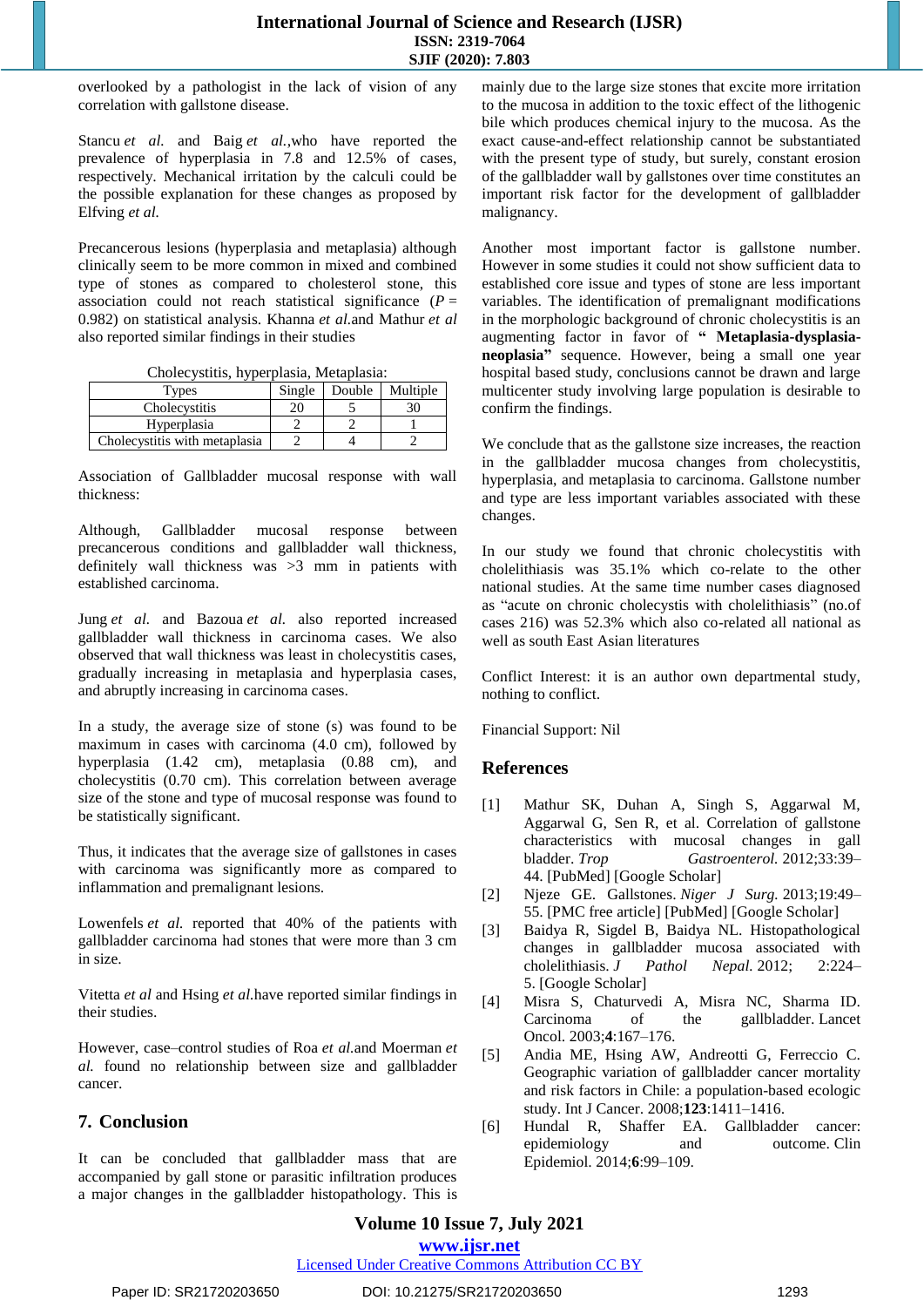- [7] Randi G, Franceschi S, La Vecchia C. Gallbladder cancer worldwide: geographical distribution and risk factors. Int J Cancer. 2006; **118**:1591–1602.
- [8] Shaffer EA. Gallbladder cancer: the basics. Gastroenterol Hepatol (N Y) 2008; **4**:737– 741.
- [9] Lazcano-Ponce EC, Miquel JF, Muñoz N, Herrero R, Ferrecio C, Wistuba II, Alonso de Ruiz P, Aristi Urista G, Nervi F. Epidemiology and molecular pathology of gallbladder cancer. CA Cancer J Clin. 2001;**51**:349–364.
- [10] Hsing AW, Bai Y, Andreotti G, Rashid A, Deng J, Chen J, Goldstein AM, Han TQ, Shen MC, Fraumeni JF, et al. Family history of gallstones and the risk of biliary tract cancer and gallstones: a population-based study in Shanghai, China. Int J Cancer. 2007;**121**:832–838.
- [11] Hariharan D, Saied A, Kocher HM. Analysis of mortality rates for gallbladder cancer across the world. HPB (Oxford) 2008;**10**:327–331.
- [12] Pilgrim CH, Groeschl RT, Christians KK, Gamblin TC. Modern perspectives on factors predisposing to the development of gallbladder cancer. HPB (Oxford) 2013;**15**:839–844.
- [13] Iyer P, Barreto SG, Sahoo B, Chandrani P, Ramadwar MR, Shrikhande SV, Dutt A. Non-typhoidal Salmonella DNA traces in gallbladder cancer. Infect Agent Cancer. 2016;**11**:12
- [14] Elfving G, Teir H, Degert H, Mäkelä V. Mucosal hyperplasia in the gallbladder demonstrated by plastic models. *Acta Pathol Microbiol Scand.* 1969;77:384– 8. [\[PubMed\]](https://www.ncbi.nlm.nih.gov/pubmed/5383713) [\[Google Scholar\]](https://scholar.google.com/scholar_lookup?journal=Acta+Pathol+Microbiol+Scand&title=Mucosal+hyperplasia+in+the+gallbladder+demonstrated+by+plastic+models&author=G+Elfving&author=H+Teir&author=H+Degert&author=V+M%C3%A4kel%C3%A4&volume=77&publication_year=1969&pages=384-8&pmid=5383713&)
- [15] Jung SE, Lee JM, Lee K, Rha SE, Choi BG, Kim EK, et al. Gallbladder wall thickening: MR imaging and pathologic correlation with emphasis on layered pattern. *Eur Radiol.* 2005;15:694– 701. [\[PubMed\]](https://www.ncbi.nlm.nih.gov/pubmed/15565318) [\[Google Scholar\]](https://scholar.google.com/scholar_lookup?journal=Eur+Radiol&title=Gallbladder+wall+thickening:+MR+imaging+and+pathologic+correlation+with+emphasis+on+layered+pattern&author=SE+Jung&author=JM+Lee&author=K+Lee&author=SE+Rha&author=BG+Choi&volume=15&publication_year=2005&pages=694-701&pmid=15565318&)
- [16] 17. Bazoua G, Hamza N, Lazim T. Do we need histology for a normal-looking gallbladder? *J Hepatobiliary Pancreat Surg.* 2007;14:564– 8. [\[PubMed\]](https://www.ncbi.nlm.nih.gov/pubmed/18040621) [\[Google Scholar\]](https://scholar.google.com/scholar_lookup?journal=J+Hepatobiliary+Pancreat+Surg&title=Do+we+need+histology+for+a+normal-looking+gallbladder?&author=G+Bazoua&author=N+Hamza&author=T+Lazim&volume=14&publication_year=2007&pages=564-8&pmid=18040621&)
- [17] Vitetta L, Sali A, Little P, Mrazek L. Gallstones and gall bladder carcinoma. *Aust N Z J Surg.* 2000;70:667–73. [\[PubMed\]](https://www.ncbi.nlm.nih.gov/pubmed/10976897) [\[Google Scholar\]](https://scholar.google.com/scholar_lookup?journal=Aust+N+Z+J+Surg&title=Gallstones+and+gall+bladder+carcinoma&author=L+Vitetta&author=A+Sali&author=P+Little&author=L+Mrazek&volume=70&publication_year=2000&pages=667-73&pmid=10976897&)
- [18] Lowenfels AB, Lindström CG, Conway MJ, Hastings PR. Gallstones and risk of gallbladder cancer. *J Natl Cancer Inst.* 1985;75:77–80. [\[PubMed\]](https://www.ncbi.nlm.nih.gov/pubmed/3859698) [\[Google](https://scholar.google.com/scholar_lookup?journal=J+Natl+Cancer+Inst&title=Gallstones+and+risk+of+gallbladder+cancer&author=AB+Lowenfels&author=CG+Lindstr%C3%B6m&author=MJ+Conway&author=PR+Hastings&volume=75&publication_year=1985&pages=77-80&pmid=3859698&)  [Scholar\]](https://scholar.google.com/scholar_lookup?journal=J+Natl+Cancer+Inst&title=Gallstones+and+risk+of+gallbladder+cancer&author=AB+Lowenfels&author=CG+Lindstr%C3%B6m&author=MJ+Conway&author=PR+Hastings&volume=75&publication_year=1985&pages=77-80&pmid=3859698&)
- [19] Hsing AW, Gao YT, Han TQ, Rashid A, Sakoda LC, Wang BS, et al. Gallstones and the risk of biliary tract cancer: A population-based study in China. *Br J Cancer.* 2007;97:1577–82. [PMC free [article\]](https://www.ncbi.nlm.nih.gov/pmc/articles/PMC2360257/) [\[PubMed\]](https://www.ncbi.nlm.nih.gov/pubmed/18000509) [\[Google Scholar\]](https://scholar.google.com/scholar_lookup?journal=Br+J+Cancer&title=Gallstones+and+the+risk+of+biliary+tract+cancer:+A+population-based+study+in+China&author=AW+Hsing&author=YT+Gao&author=TQ+Han&author=A+Rashid&author=LC+Sakoda&volume=97&publication_year=2007&pages=1577-82&pmid=18000509&)
- [20] Barreto SG, Haga H, Shukla PJ. Hormones and gallbladder cancer in women. Indian J Gastroenterol. 2009;**28**:126–130
- [21] Jain K, Sreenivas V, Velpandian T, Kapil U, Garg PK. Risk factors for gallbladder cancer: a case-control study. Int J Cancer. 2013;**132**:1660–1666.
- [22] Shrikhande SV, Barreto SG, Singh S, Udwadia TE, Agarwal AK. Cholelithiasis in gallbladder cancer: coincidence, cofactor, or cause! Eur J Surg Oncol. 2010;**36**:514–519.
- [23] Yen S, Hsieh CC, MacMahon B. Extrahepatic bile duct cancer and smoking, beverage consumption, past medical history, and oral-contraceptive use. Cancer. 1987;**59**:2112–2116.
- [24] Park M, Song DY, Je Y, Lee JE. Body mass index and biliary tract disease: a systematic review and meta-analysis of prospective studies. Prev Med. 2014;**65**:13–22.
- [25] Shukla VK, Rastogi AN, Adukia TK, Raizada RB, Reddy DC, Singh S. Organochlorine pesticides in carcinoma of the gallbladder: a case-control study. Eur J Cancer Prev. 2001;**10**:153–156.
- [26] Mishra V, Mishra M, Ansari KM, Chaudhari BP, Khanna R, Das M. Edible oil adulterants, argemone oil and butter yellow, as aetiological factors for gall bladder cancer. Eur J Cancer. 2012;**48**:2075–2085.
- [27] Lichtenstein P, Holm NV, Verkasalo PK, Iliadou A, Kaprio J, Koskenvuo M, Pukkala E, Skytthe A, Hemminki K. Environmental and heritable factors in the causation of cancer--analyses of cohorts of twins from Sweden, Denmark, and Finland. N Engl J Med. 2000;**343**:78–85.
- [28] Moerman CJ, Berns MP, Bueno de Mesquita HB, Runia S. Reproductive history and cancer of the biliary tract in women. Int J Cancer. 1994;**57**:146– 153.
- [29] Tavani A, Negri E, La Vecchia C. Menstrual and reproductive factors and biliary tract cancers. Eur J Cancer Prev. 1996;**5**:241–247.
- [30] Diehl AK. Epidemiology of gallbladder cancer: a synthesis of recent data. J Natl Cancer Inst. 1980;**65**:1209–1214.
- [31] Kimura W, Miyata R, Takahashi T, Yamashiro M. Simultaneous development of gallbladder and bile duct carcinomas with atypical epithelium intervention: a case report. Jpn J Clin Oncol. 1989;**19**:287–293.
- [32] Zatonski WA, Lowenfels AB, Boyle P, Maisonneuve P, Bueno de Mesquita HB, Ghadirian P, Jain M, Przewozniak K, Baghurst P, Moerman CJ, et al. Epidemiologic aspects of gallbladder cancer: a casecontrol study of the SEARCH Program of the International Agency for Research on Cancer. J Natl Cancer Inst. 1997;**89**:1132–1138.
- [33] Feigelson HS, Ross RK, Yu MC, Coetzee GA, Reichardt JK, Henderson BE. Genetic susceptibility to cancer from exogenous and endogenous exposures. J Cell Biochem Suppl. 1996;**25**:15–22.
- [34] Dhiman RK, Chawla YK. Is there a link between oestrogen therapy and gallbladder disease? Expert Opin Drug Saf. 2006;**5**:117–129.
- [35] Piehler JM, Crichlow RW. Primary carcinoma of the gallbladder. Surg Gynecol Obstet. 1978;**147**:929– 942.
- [36] Stephen AE, Berger DL. Carcinoma in the porcelain gallbladder: a relationship revisited. Surgery. 2001;**129**:699–703.
- [37] Báez S, Tsuchiya Y, Calvo A, Pruyas M, Nakamura K, Kiyohara C, Oyama M, Yamamoto M. Genetic variants involved in gallstone formation and capsaicin metabolism, and the risk of gallbladder cancer in Chilean women. World J Gastroenterol. 2010;**16**:372–378.

# **Volume 10 Issue 7, July 2021**

**www.ijsr.net**